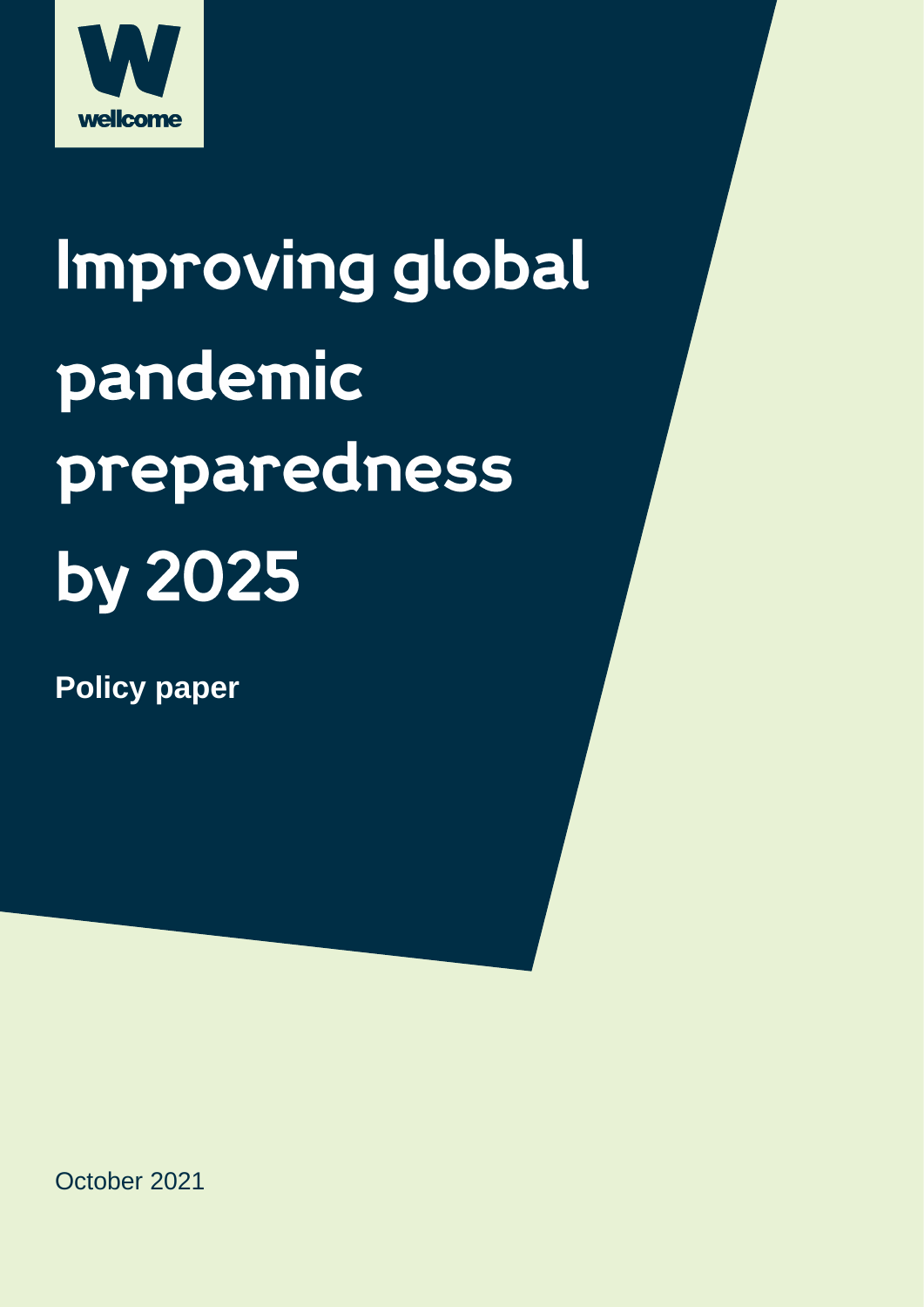### Improving global pandemic preparedness by 2025

#### Summary

A series of expert panel reports published in the last six months have explored in detail how the world can be better prepared for future pandemics. Wellcome's view is that the biggest impact on future global preparedness can be achieved by ensuring that recommendations are taken forward in three key areas:

- [Improving global coordination and leadership;](#page-2-0)
- [Providing a sound financial footing for pandemic preparedness and response;](#page-4-0) and
- Investing in the gaps in [infrastructure to monitor and respond to threats.](#page-6-0)

Without progress on these most important areas it will be harder to ensure that the world is ready for the next major global health threat. There are no panaceas, but targeted interventions in these areas will help address the weaknesses that Covid-19 has exposed. These interventions must be integrated into the existing global health architecture and be useful all the time, not only in a pandemic response.

Meanwhile, the Covid-19 pandemic has also resurfaced questions about how the architecture for global health can best serve the world's needs in broader contexts. Leaders will need to address these questions in the longer term, and in the meantime ensure that the essential work of key organisations is fully supported.

#### **Background**

The world was not ready for Covid-19. Despite the repeated warnings over the last 20 years offered by SARS, H1N1, Ebola, Zika, MERS and others, global prevention and preparedness for a pandemic was not strong enough. The necessary global structures to support the world to respond to this crisis were not in in place, leading to a patchwork of ad hoc solutions and an absence of global leadership. In short, the world should have been better prepared, and must be more ready for next time. The political focus that Covid-19 has provided presents an opportunity to dramatically improve preparedness, but progress must be made on the most important areas.

The current Covid-19 pandemic is far from over, and the global focus on responding to it must not be lost. We have produced a second policy paper on navigating the current pandemic during 2021 and 2022, including through equitable vaccine dose sharing, which should be read alongside this document.

But even as the world continues its battle with the current pandemic, leaders must now look ahead to how the world can be better prepared in the future. SARS-CoV-2 was not the first virus to create a global health emergency, and it will not be the last. Next time, we must be better prepared.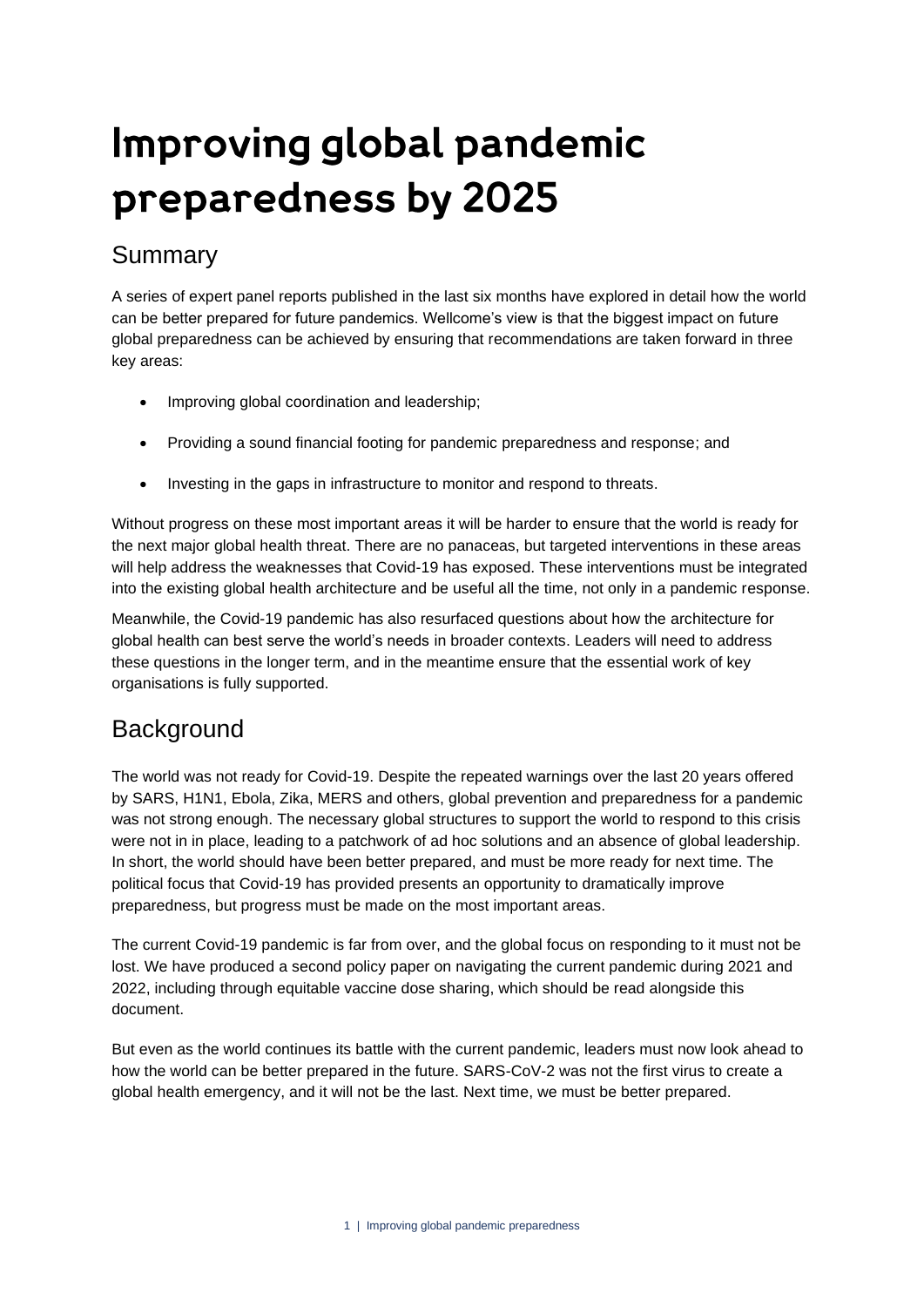Four major expert reviews on pandemic preparedness were published in 2021:

- The Independent Panel for Pandemic Preparedness and Response (**IPPPR**) ["Covid-19:](https://theindependentpanel.org/mainreport/#download-main-report)  [Make it the last pandemic"](https://theindependentpanel.org/mainreport/#download-main-report) (May 2021)
- Pandemic Preparedness Partnership report to the G7 (**PPP**) ["100 days Mission to respond](https://www.gov.uk/government/publications/100-days-mission-to-respond-to-future-pandemic-threats)  [to future pandemic threats"](https://www.gov.uk/government/publications/100-days-mission-to-respond-to-future-pandemic-threats) (June 2021)
- G20 High Level Independent Panel on Financing the Global Commons for Pandemic Preparedness and Response (HLIP)<sup>1</sup> – ["A Global Deal for our Pandemic Age"](https://pandemic-financing.org/report/foreword/) (July 2021)
- Pan-European Commission on Health and Sustainable Development (**Pan-European Commission)** – "Drawing light from the pandemic: a strategy for health and sustainable [development"](https://www.euro.who.int/en/health-topics/health-policy/european-programme-of-work/pan-european-commission-on-health-and-sustainable-development/publications/drawing-light-from-the-pandemic-a-new-strategy-for-health-and-sustainable-development-2021) (September 2021)

Each of these panel reports provides a wealth of analysis and information, and we have included a summary table that compares their recommendations in more detail as an [annex.](#page-10-0)

In this paper we have selected the biggest themes from those reports and provide some commentary and advice as the recommendations from them are taken forward. National health systems, policies and decisions remain the foundation of responding to outbreaks and form a crucial part of ensuring that the world is fully prepared. Our focus here, however, is on issues that can be tackled through international collaboration, reflecting the momentum on this that the Covid-19 pandemic has brought.

### <span id="page-2-0"></span>1. Improving global coordination and leadership

#### The problem

Until Covid-19 forced the issue, **pandemic preparedness was not a priority** for too many nations, especially high-income countries. This is a root problem that has held back international collaboration on preparedness in the past and during the current crisis.

**The structures needed to coordinate the global response were not in place**. Meanwhile, the global health organisations and structures that do exist—such as the WHO— did not have the mandate, funding, or political support to act quickly and at scale.

While pandemics are cross-border events that inherently require collaboration between countries, the actions of many countries in the current pandemic have been driven by what they see as their **national self-interest**. Leaders have struggled to tackle the global response to Covid-19 while simultaneously trying to protect their own countries, which has created **a vacuum of global leadership and strategy**. Many high-income countries supported international efforts to procure Covid-19 vaccines, and yet still bought up large proportions of the global supply for themselves well into 2022.

<sup>1</sup> Wellcome provided the secretariat for the HLIP, working with the US National Academy of Medicine. Wellcome's Director Jeremy Farrar was an Advisor to the Panel.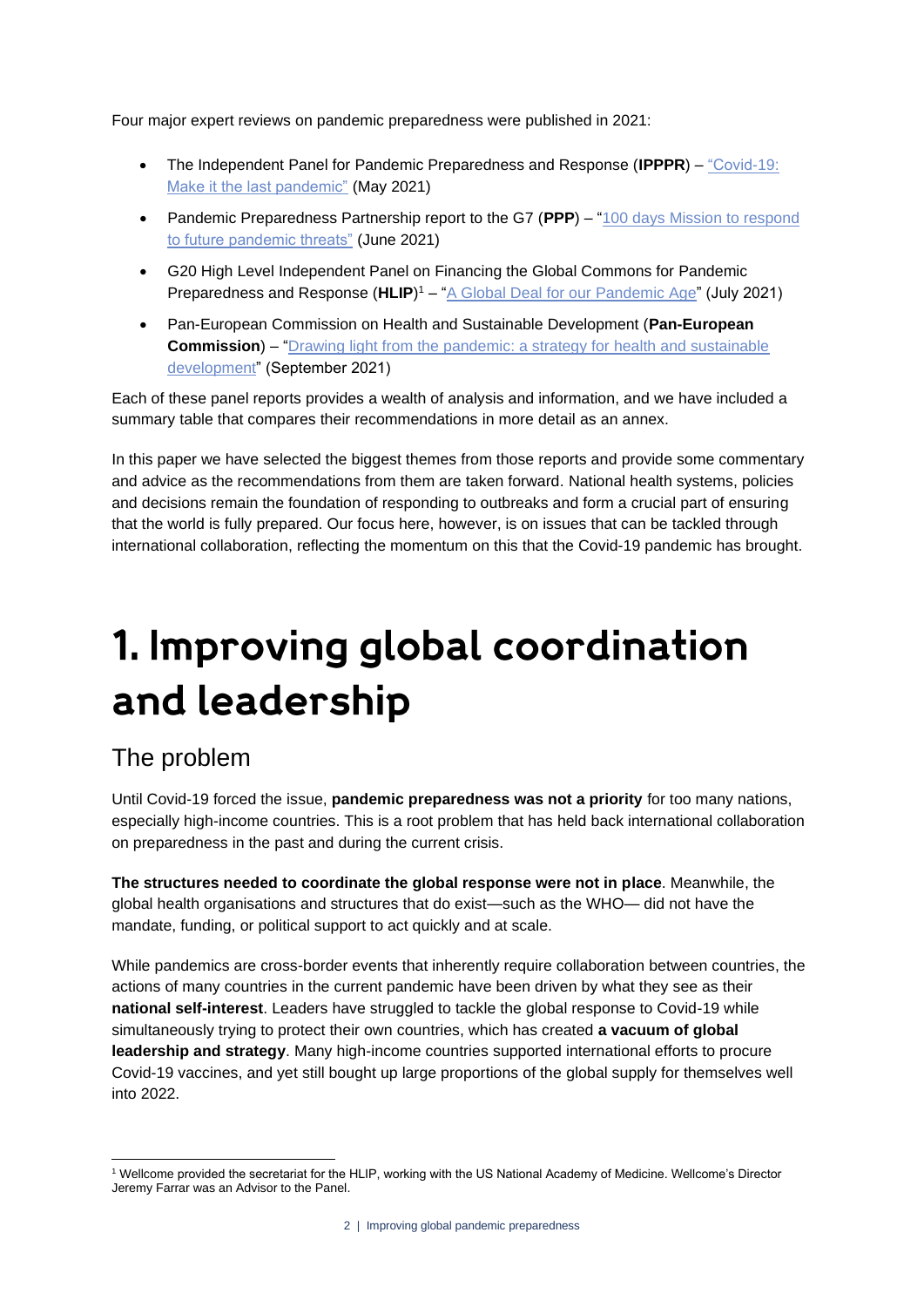Ultimately, the politics of pandemic preparedness is much harder than the science. **The dominant force in global politics remains the agenda of high-income countries**, many of whom had been spared from the impacts of Ebola, SARS and MERS.

#### Priorities for progress

Pandemic preparedness and response must retain its elevated place on the political agenda. Given the cross-border nature of pandemics, new structures must be created to fill the gaps in multilateral coordination and provide a focus for countries to look beyond their immediate domestic interests.

There is a strong consensus from the four recent panel reports that new structures are needed to ensure the global coordination of pandemic response: 2

- The IPPPR report recommended the creation of a **Global Health Threats Council**, established by a UN resolution, led at a Head of State level, and with broad representation from state and non-state actors as members.
- The PPP, HLIP and Pan-European Commission reports all include proposals for a **Global Health Board**, operating at a lower level than the IPPPR's Council and potentially working alongside it. The PPP report recommended that a Board be set up under the G20 and report annually to health and finance ministers. It would be responsible for coordinating an international response when a public health emergency is declared. Meanwhile the HLIP report recommended that a Board at Ministerial level should provide financial oversight, ensuring enhanced financing and effective use of funds. The Pan-European Commission report concluded that a Board with a broader scope should be established to provide a better assessment of the social, economic, and financial consequences of health-related risks, and to scale up private finance for health.

#### Wellcome's advice

As leaders consider the detail of proposals for a Global Health Threats Council and Board, we offer the following advice:

- While governments consider the options proposed, this must lead to progress rather than paralysis – steps to achieving improved global coordination is better than no progress at all.
- The work of the Council and Board must be focused rather than all-encompassing, recognising where others are best placed to lead. For example, they should not duplicate WHO's normative, standard-setting and regulatory functions for global health.
	- $\circ$  A Council would provide the peer recognition and scrutiny to hold actors accountable for progress towards the preparedness and response targets set by WHO and to maintain political commitments.
	- $\circ$  A Board would provide systematic financial oversight for the effective use of funds and enhanced global financing for pandemic preparedness and response.

<sup>&</sup>lt;sup>2</sup> For further details see the accompanying summary table of panel recommendations in th[e Annex](#page-10-0)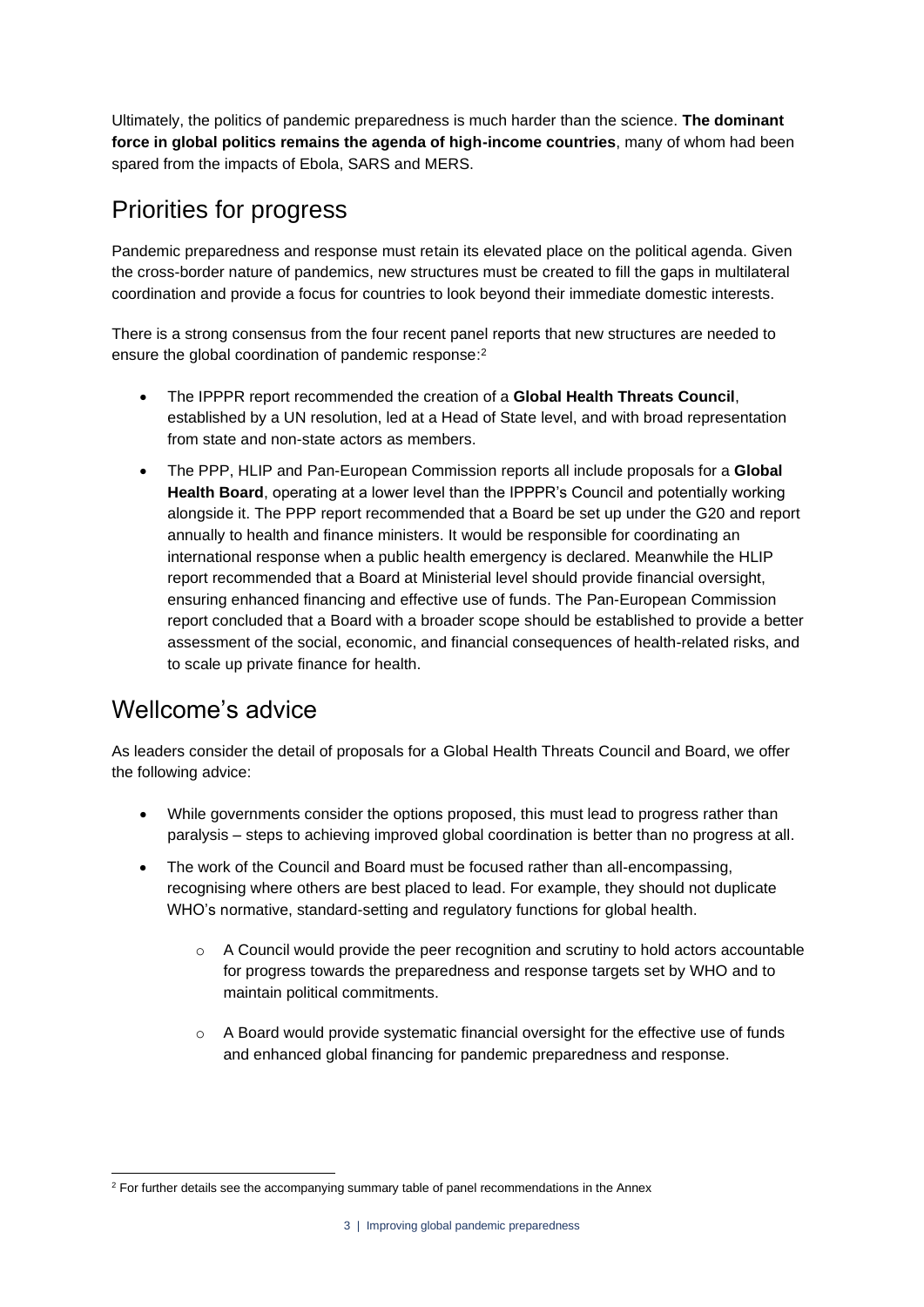- There should be a strong role for low- and middle-income (LMIC) governments in any new structures, to bring legitimacy and experience and expertise of tackling epidemics, and to ensure that decisions made improve preparedness across different contexts.
- The new structures require an independent monitoring body and access to independent expert advice on scientific, public health and economic issues. A Council or Board should also commit to act on assessments and expert advice it receives.
- A Council or Board should work through the existing global health architecture, such as WHO, the Global Fund, Gavi, CEPI, and not duplicate their work or activities.
- Progress on establishing a Global Health Threats Council and/or Board should go hand-inhand with establishing a new financing mechanism (see below) as improved governance is necessary but not sufficient to solve this problem.

### <span id="page-4-0"></span>2. Providing a sound financial footing

#### The problem

Political priorities and reliable funding streams go hand in hand. Much as there has been insufficient political momentum in the past, the system for financing global preparedness and response is fragmented, overly-reliant on Official Development Assistance (ODA) funding streams, and not able to move quickly in a global crisis, despite this being in the interest of all countries to stop a pandemic. This **fragmented system** is not conducive to decisive action at the scale required to keep pace with the threat of emerging viruses.

Structures for mobilising pooled funds for global public goods for preparedness and response were not in place for Covid-19. Instead, the response relied on **assembling small amounts of money from a large number of sources**, which is inefficient and slow. There are no reliable financing mechanisms for funding global public goods for pandemic preparedness and response, such as the development of vaccines on an international scale.

During the current pandemic, over \$18 billion was raised through the ACT-Accelerator,<sup>3</sup> a partnership of global health organisations to accelerate access to the Covid-19 countermeasures needed to end the pandemic everywhere. Establishing ACT-A in just a few months was a significant achievement, but the need to design a solution at such pace highlights **the lack of long term solutions that are fully functional before crises hit.**

Assembling financing during a crisis also means that **money is directed to the immediate response rather than longer term investment in prevention**. As a result, the costs of responses are orders of magnitude higher than adequately funding preparedness. By the end of 2021, Covid-19 will have cost governments an estimated US\$11 trillion.

<sup>3</sup> As of 15 October 2021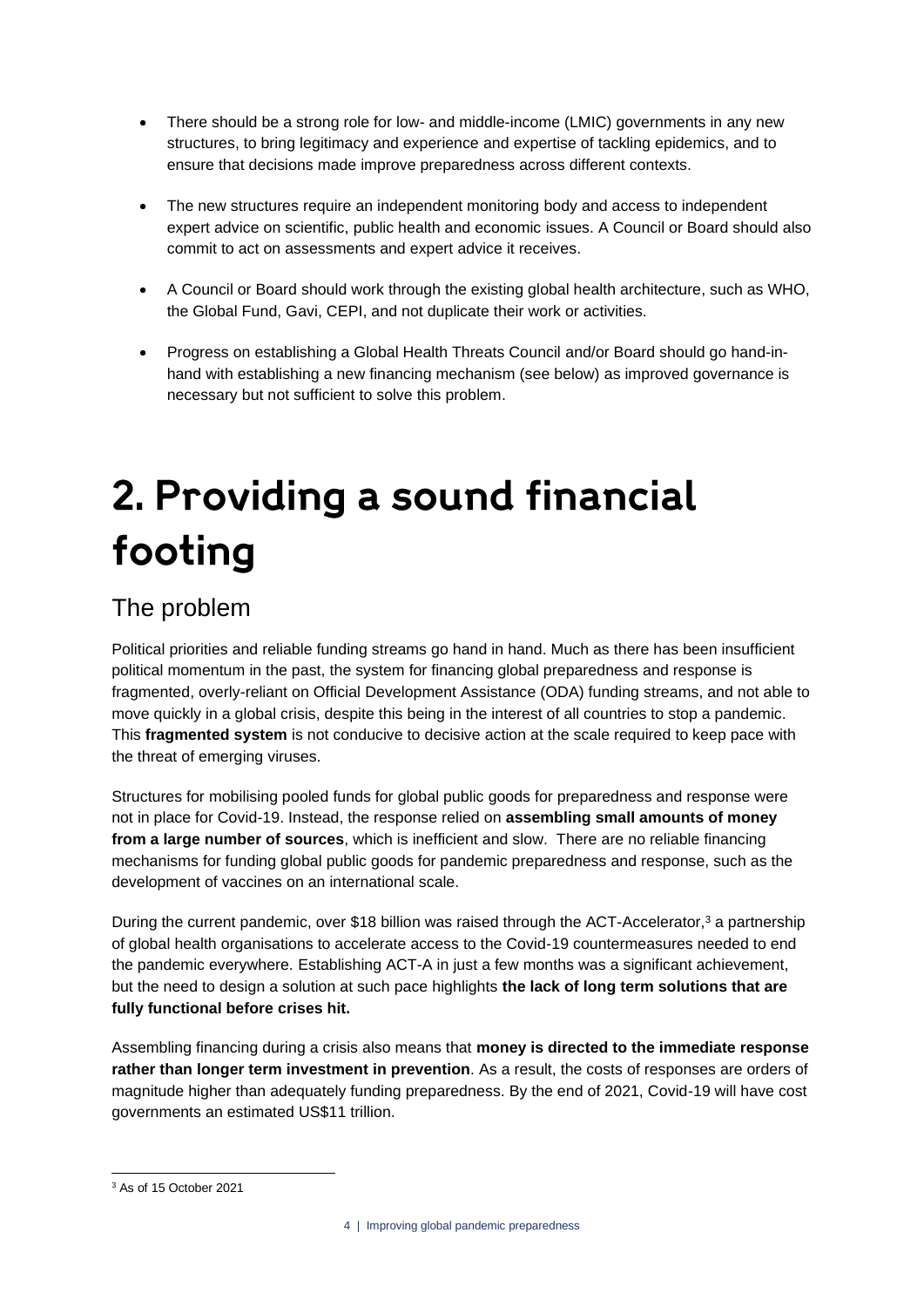#### Priorities for progress

It is crucial that financing for pandemic preparedness and response is put on a secure footing for the future.

In September 2021, the US announced \$250 million of seed funding to establish a new financing mechanism, a Financial Intermediary Fund (FIF), for pandemic preparedness. This followed calls for new financing mechanisms for preparedness in the panel reports:

- The IPPPR report proposed an **international pandemic financing facility** to raise additional reliable funding for preparedness and for rapid surge financing, raising contributions of US\$5– 10 billion annually through contributions based on an ability-to-pay formula. The proposed Global Health Threats Council and/or Board would then allocate funding from this facility to existing regional and global institutions.
- The HLIP report focused specifically on pandemic financing. It recommended a new **Global Health Threats Fund** to mobilise an additional US\$10 billion per year and structured as a FIF with the World Bank acting as treasury. Crucially, contributions from countries should go beyond their ODA budgets, and not divert funds from other health and development priorities. It would be governed independently of the World Bank by an Investment Board, with members drawn from the fund's contributors. The Fund would distribute funding to global and regional organisations and networks and would not be an implementing organisation or only work bilaterally with countries. The HLIP report also recommended making financing of global public goods part of the core mandates of the World Bank and other multilateral development banks (MDBs), which would increase the range of sources to support this important gap.

#### Wellcome's advice

There is a strong case for pooled investment because all countries will benefit from global public goods for preparedness and there is an advantage in working together to create them. This would support key gaps in infrastructure for global preparedness and response, such as expanded global surveillance, and research into medical countermeasures, their supply and delivery.

As leaders consider how best to put pandemic preparedness on a firm financial footing, we offer the following advice:

- The creation of the new FIF must not come at the expense of their commitment to key parts of the global health architecture such as WHO, Gavi, the Global Fund, and CEPI. These organisations provide critical services in global health and must be fully financed and sustained. CEPI's replenishment target for their next five-year strategy is \$3.5 billion. Governments, industry and funders must deliver on this replenishment, while also building a more solid financial footing for preparedness over the longer-term.
- Contributions should be additional to existing commitments for health through ODA, and come from outside of ODA budgets, so not to compete with other critical health and development priorities.
- Contributions should be made in proportion with ability to pay, and proposals should be developed alongside plans for strengthening political decision-making and accountability, such as the GHTC [\(see above\)](#page-2-0).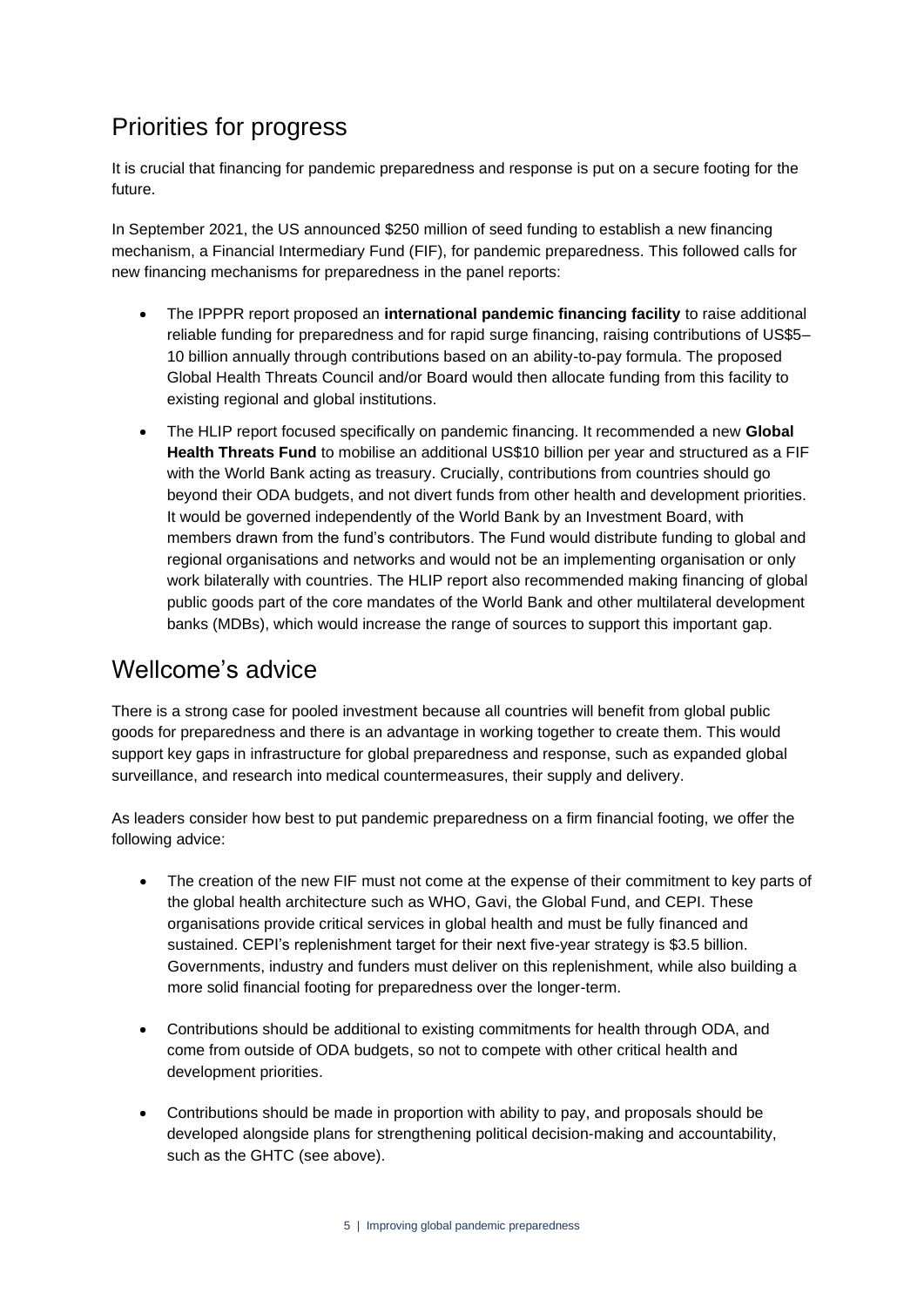- The FIF's scope should remain focused on addressing critical gaps in the financing of pandemic preparedness, including research and development (R&D), and not duplicate the functions of other initiatives.
- The World Bank and other MDBs have a unique role in supporting countries to invest in global public goods for preparedness, as well as leverage private sector investment. This could be achieved through increased grant and concessional financing, as recommended by the HLIP report, alongside the accompanying technical assistance to countries. The IMF and World Bank are also well-placed to provide rapid financial support to countries in the event of health crises. As recommended by the HLIP report, country and regional investments in global public goods for preparedness should become part of the IFIs' core mandates, as well as pandemic response windows to allow fast-tracked financing. To ensure this increased focus does not come at the expense of other development priorities, the shareholders should replenish IFIs as needed.

### <span id="page-6-0"></span>3. Investing in the infrastructure to monitor and respond to threats

#### The problem

When the Covid-19 pandemic arrived, **the world did not have the right infrastructure in place to respond.** Speed matters during an outbreak and we must ensure everything that can be done in advance, has been done. Without infrastructure that was 'ready to go' it was impossible to stop the initial outbreak from becoming a pandemic.

The earliest possible recognition of a novel pathogen is critical to containing it. There are currently too many **global 'dark spots'** where new viruses cannot be identified and there is a lack of real-time data sharing on emerging threats. **Inadequate global surveillance** was exacerbated during the Covid-19 pandemic by insufficient information and data sharing, hindering the global response in the face of new variants.

At the start of the Covid-19 pandemic, very little was known about the virus, even less how to diagnose, treat and prevent it. However, the global community was 'lucky' in many aspects, as scientists were able to build on substantial existing research on coronaviruses, such as vaccines for MERS and new mRNA platforms. As a result, multiple vaccines were developed, approved and manufactured in record time. **Next time, the world may not be so lucky, and we must be prepared for all plausible scenarios.** For example, there are no WHO-approved diagnostic tests for 6 out of the WHO's 10 priority diseases. Much more work is needed to ensure the global R&D base is ready for future outbreaks.

**The concentration of knowledge and manufacturing capacity in a small number of countries** was also a major contributing factor to the slow and inequitable global response to the Covid-19 pandemic. Six months into the Covid-19 pandemic, global demand for ventilators and face masks was ten times higher than supply. Even 21 months on, PPE and oxygen cylinders and concentrators remain in grossly short supply. The global distribution of vaccines has shown both a lack of global manufacturing capacity but also that existing capacity is concentrated in a small number of countries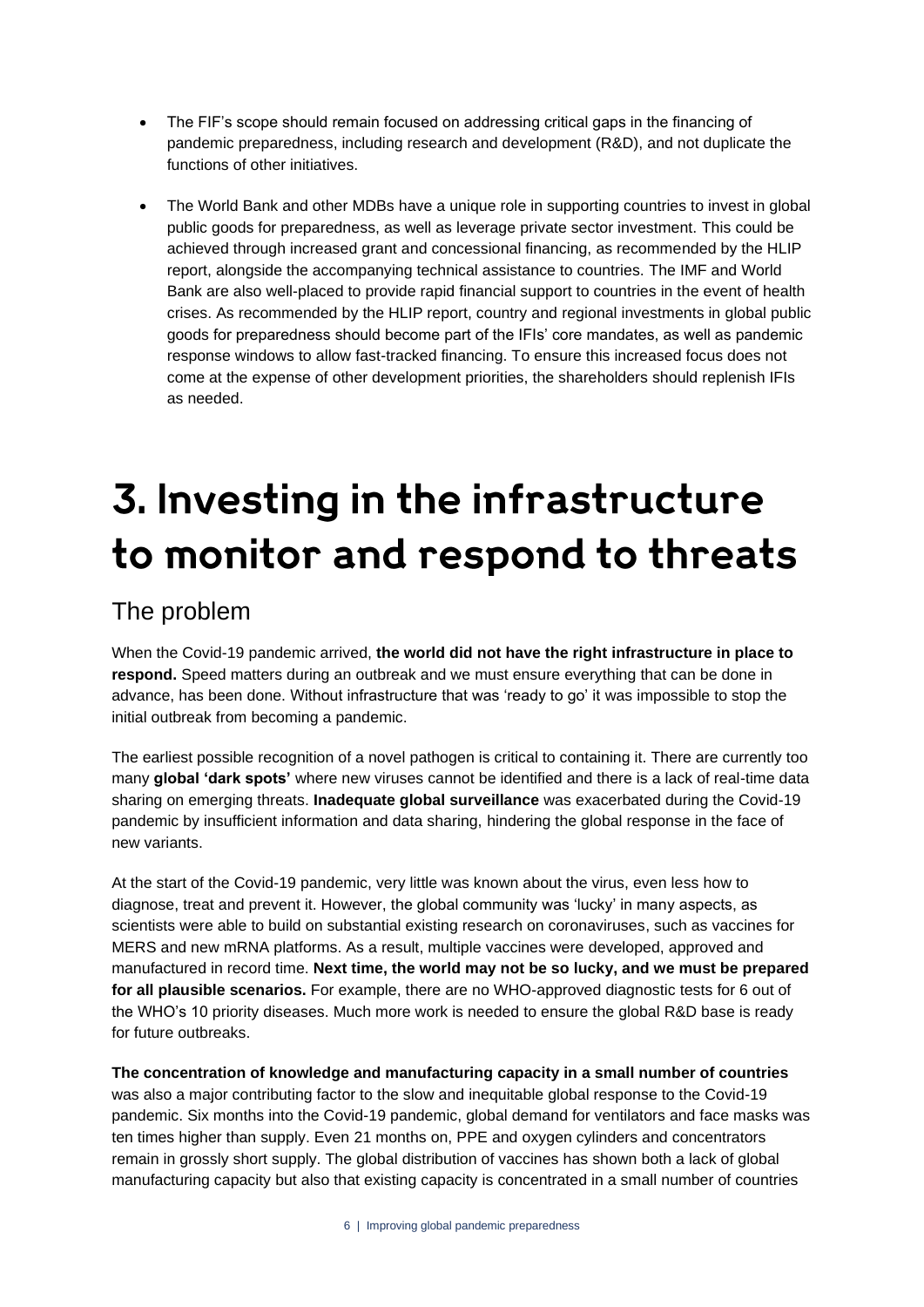with large populations. This has contributed to an extremely uneven and inequitable distribution of vaccines globally.

Covid-19 also underlined the importance of collaboration for the R&D, procurement and delivery of vital countermeasures such as vaccines, diagnostics and therapeutics. The inequity caused by vaccine nationalism is politically inevitable without a system for radically scaling up manufacturing capacity, production, procurement, delivery and coordinating R&D efforts.

#### Priorities for progress

The necessary infrastructure includes **global surveillance, R&D in infectious diseases, manufacturing for countermeasures, strong immunisation systems, and an ecosystem of people and knowledge needed to make it work.** 

- The panel reports agree on the need for a **global surveillance and alert system**, and the central role the WHO should play in overseeing such a system. The IPPPR report highlighted the importance of speed and incentivising 'precautionary action' over the current bias towards inaction. Both the IPPPR and PPP reports stress the need for transparent, unhindered information sharing, and the role 'state-of-the-art digital tools' can play in speeding up the global distribution of information. Meanwhile, the WHO is leading a process to turn the global pandemic radar proposal supported by the G7 into reality — the International Pathogen Surveillance Network.
- Commitments are needed to transparency and data sharing to make this work. It is only through a network of global collaboration and infrastructure that the international community will be able to identify and contain emerging pathogens, treat people and ultimately prevent the next pandemic. A global surveillance network will spot potentially dangerous infections and act as a pandemic early warning system, bringing together relevant data from many different sources around the world and with WHO at the centre. This real-time information will also be an invaluable resource to speed up the development of tools like vaccines and diagnostics.
- The panel reports also highlight the need for **greater and longer-term investment in** R&D. The IPPPR report recommended focusing on the WHO's R&D blueprint priority disease list, with further prioritisation of diseases with the greatest epidemic potential. 'Libraries' could then be created of diagnostics, therapeutics, and vaccines (DTVs) for the pathogens most likely to cause future pandemics. The PPP report outlined a mission to have safe and effective DTVs available globally in the first 100 days of a pandemic. They also recommended expanding CEPI, which focuses on vaccines, to also provide and coordinate global R&D funding for therapeutics and diagnostics for diseases with pandemic potential.
- There is agreement across the IPPPR, PPP and HLIP reports that the role played by the ACT-Accelerator in **scaling up end-to-end global supply chains for countermeasures is important and needed in a pandemic**. The IPPPR recommended transforming the current ACT-A into a truly end-to-end platform for DTVs and other essential supplies. Meanwhile the PPP report calls for a mechanism to procure and distribute DTVs but advises against making ACT-A permanent. The HLIP report suggests a new structure should build on the lessons learned from ACT-A.
- The PPP and HLIP reports highlight the need for **geographically diverse 'ever-warm' manufacturing capacity** and suggest this is funded via a risk-sharing model including public, philanthropic and private participation. The IPPPR report recommended establishing strong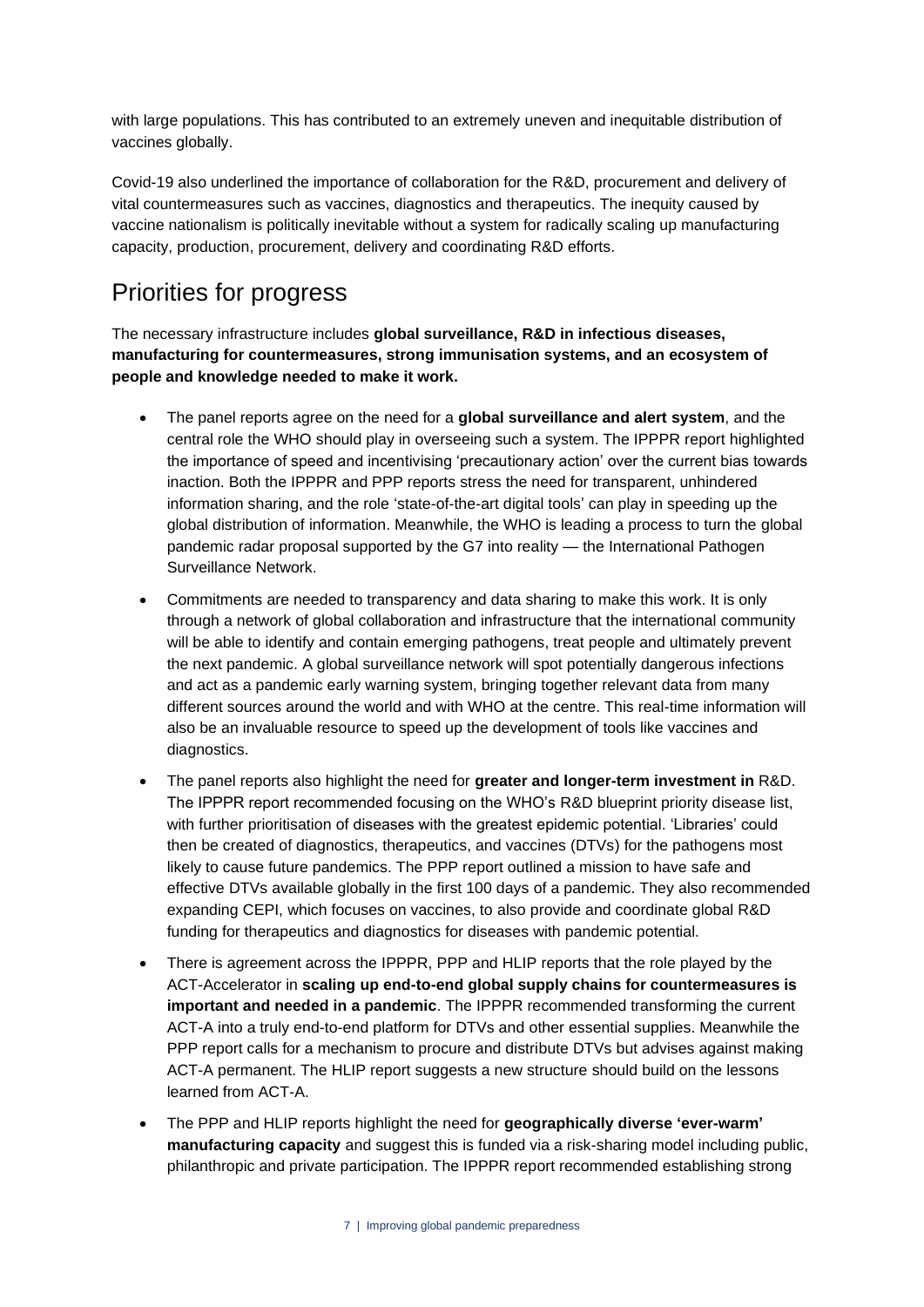regional capacities for manufacturing as part of a coordinated global network. The IPPPR report specifically calls for manufacturing capacity of mRNA and other vaccines to be built in Africa, Latin America and other low- and middle-income regions.

#### Wellcome's advice

As leaders look to fix the gaps in the key infrastructure, our advice on R&D is that:

- To guarantee that surveillance, R&D and manufacturing infrastructure is maintained, it must be useful and used between pandemics. This kind of infrastructure needs to be working all the time – not just reactively after a crisis has erupted – and to monitor and respond to outbreaks of endemic diseases. It will only work if national leaders have ownership of it and are committed to the transparency and openness in sharing the information they collect with the world.
- There is a need for a body focused on equitable and collaborative R&D programmes to deliver a full range of countermeasures, such as DTVs, available to respond to a pandemic. It would need to work with industry as well as global health organisations and have equitable access to its products at its heart. CEPI has led to huge advances for vaccines R&D, and this approach could be expanded within CEPI into other countermeasures, diseases and platforms. A number of organisations in the current global health system have relevant capabilities, but they are not easily brought together. Our experience with Covid-19 has shown the weakness of these capabilities being dispersed across organisations who compete for funding.
- In addition to specific R&D for the development of countermeasures, we also need more social science and ethics research on best practice for preparing for and responding to pandemics. This includes behavioural research to improve communication and testing and rollout of countermeasures and other essential pandemic public health interventions. This has been a big gap in the past.
- There is potential to build commitments on manufacturing into the potential pandemic treaty and/or future international legal frameworks, such as attaching conditions for licensing and technology transfer to public funding of R&D and supporting the WHO's regional hubs for vaccines. These hubs could be established in countries with small populations so that politically inevitable national demand could be met quickly, such as in Singapore, Rwanda, Senegal, Denmark, Switzerland and Costa Rica.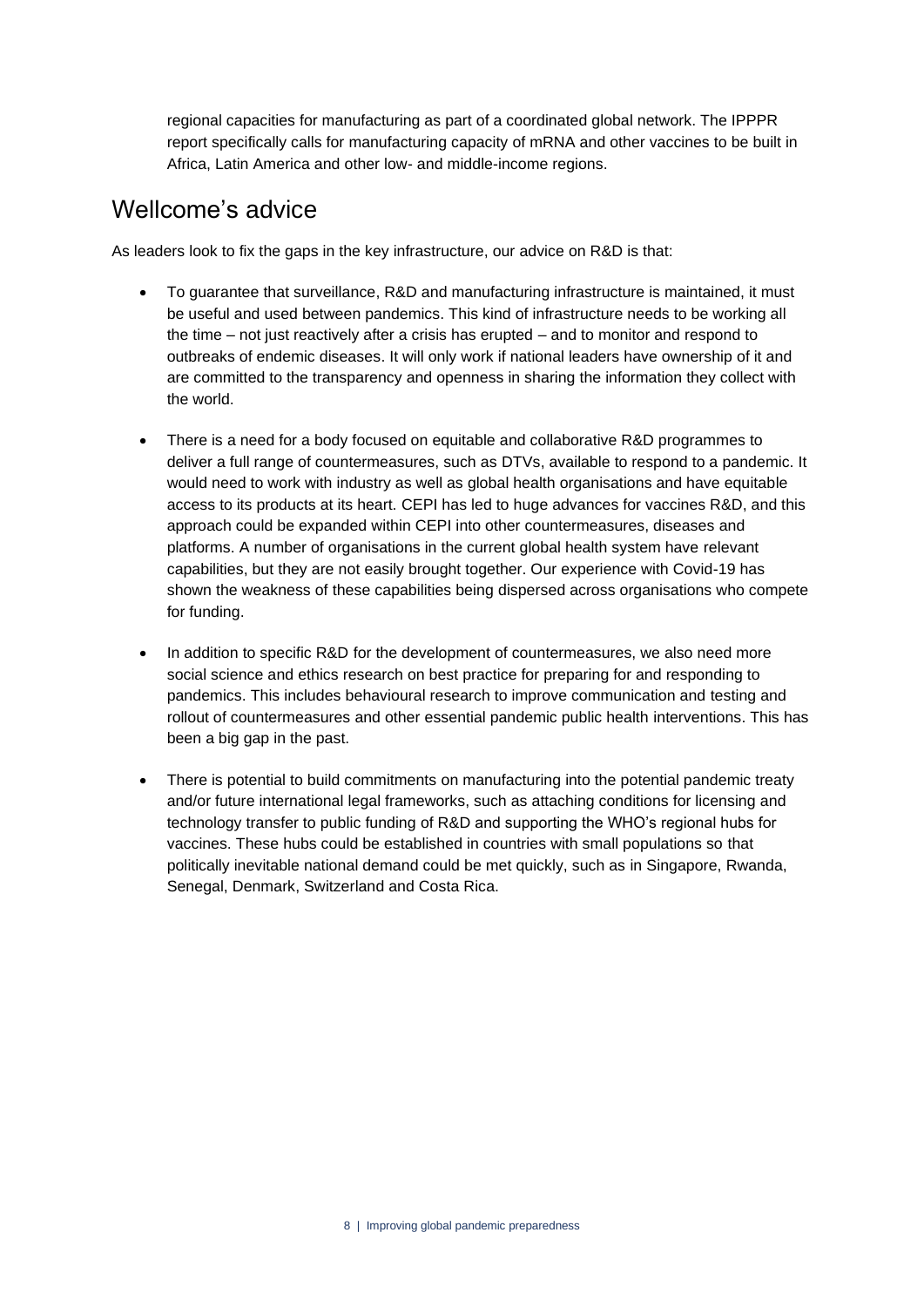## The future of global health architecture

The Covid-19 pandemic has resurfaced questions of how the architecture of global health can best be arranged to support the global response to a broad set of health threats.

Many of the key actors in the current global health 'system' are focused on tackling infectious disease, and this 'vertical' approach has led to outstanding success. In the last 20 years, disease or supplyspecific programmes such as those for polio, Gavi, the vaccine alliance, and the Global Fund to Fight AIDS, Tuberculosis and Malaria, have saved millions of lives globally. The newer addition of CEPI is already creating impact as the only vaccine R&D funder which links its investments against emerging infectious diseases to equitable access. To increase the chance of successful Covid-19 vaccines, CEPI has built a deliberately diverse portfolio of candidates, of which two have WHO Emergency Use Listing.<sup>4</sup>

The existing ecosystem of global health bodies developed organically over many years, shaped by the legacies of 20th century challenges. There has been enormous progress in saving lives and increasing access to medical innovations, but inefficiencies, complexity and fragmentation remain when the system is viewed as a whole. To be fit for the future, we will need a more coordinated and integrated approach to improving people's health where the actors and components — political will, funding, and infrastructure — work together as a system.

There are many important questions to consider as we look to the future:

- How can we ensure low- and middle-income country and regional leaders play a greater a role in the leadership and accountability mechanisms for global health?
- How can we maintain the outstanding success of the 'vertical' global health system, which focuses on tackling specific infectious diseases, while providing more coordination of a fragmented landscape?
- How can we ensure that there is sufficient investment across global health system overall, including WHO, with the flexibility to meet global needs while staying in touch with donor priorities?
- How can we ensure that the regular cycle of replenishment for key organisations such as Gavi, CEPI and the Global Fund appropriately balances the risk of 'donor fatigue' against the need to reflect political cycles?

Understandably, current action is focused on incremental reforms rather than an overhaul of the system. But in the longer term, attention must turn towards tackling these questions, and creating a more strategic alliance for global health that is dedicated to a stronger, faster, smarter and more equitable system to tackle the challenges we all face.

<sup>4</sup> Vaccines developed by University of Oxford and AstraZeneca, and Moderna.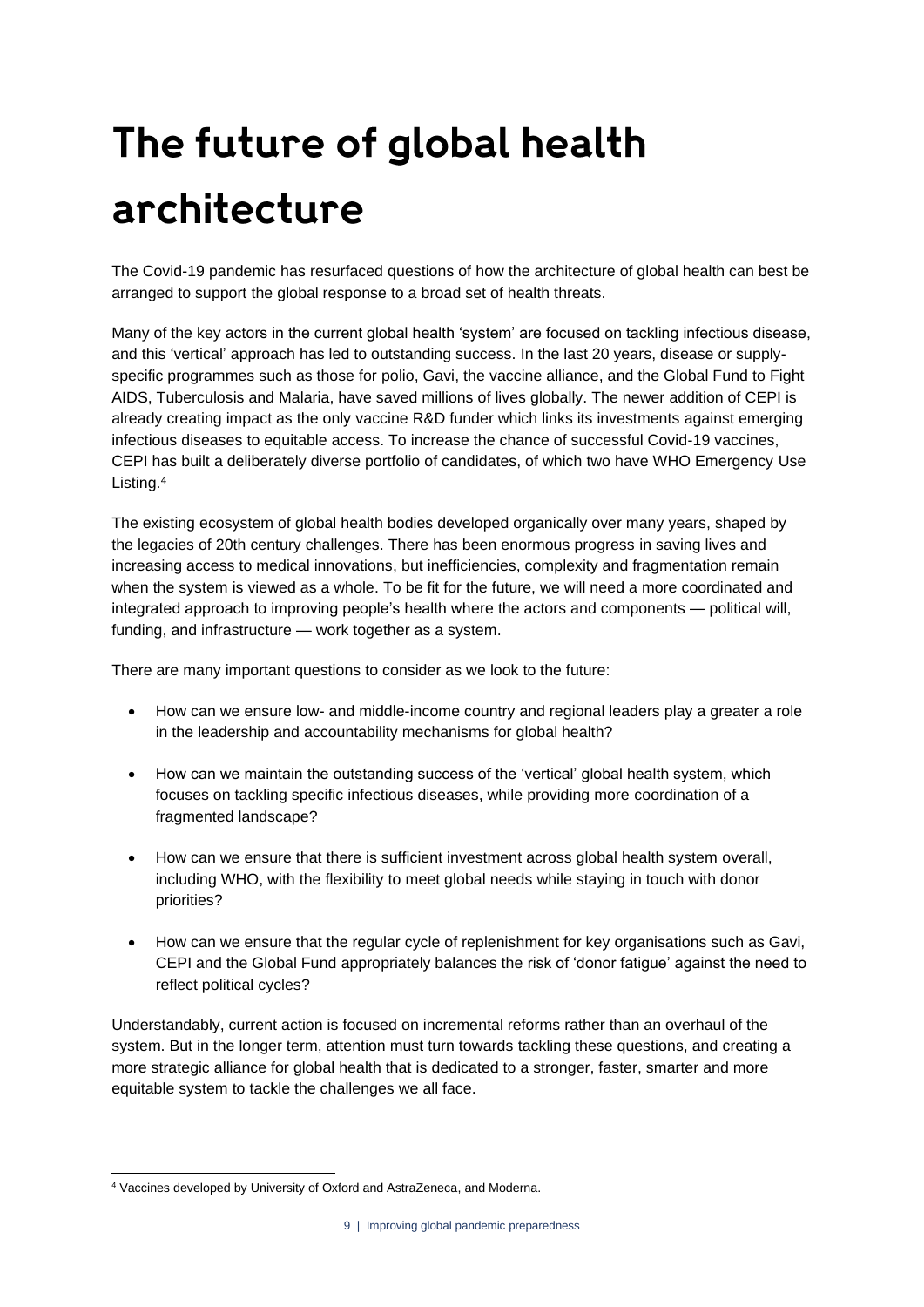### **Annex - Panel Recommendations Comparison**

This section compares the recommendations of the four main expert reviews on pandemic preparedness published in 2021: th[e Independent Panel for Pandemic Preparedness and](https://theindependentpanel.org/mainreport/#download-main-report)  [Response](https://theindependentpanel.org/mainreport/#download-main-report) (IPPPR); [100 Days Mission to response to future pandemic](https://www.gov.uk/government/publications/100-days-mission-to-respond-to-future-pandemic-threats) threat – a report to the G7 by the pandemic preparedness partnership; G20 High Level Independent Panel on [Financing the Global Commons for Pandemic Preparedness and Response](https://pandemic-financing.org/report/foreword/) (HLIP); and[, the Pan-European Commission on Health and Sustainable Development.](https://www.euro.who.int/en/health-topics/health-policy/european-programme-of-work/pan-european-commission-on-health-and-sustainable-development)

This table compares the recommendations over seven main themes: global architecture, pooled financing for global public goods (GPGs), International Financial Institutions (IFIs)/ Multilateral Development Banks (MDBs), medical countermeasures, surveillance, domestic financing and preparedness, and immediate asks. It is not an exhaustive list of all the recommendations and focuses on those that are aimed global systems and structures to improve pandemic preparedness and response.

<span id="page-10-0"></span>

| <b>Theme</b>           | Sub-theme /<br>objective                                | <b>IPPPR</b> (May 2021)                                                                                                                                                                                                                                                                                                                                                                                                                                                                                                                                 | <b>UK G7 Pandemic Preparedness</b><br>Partnership (June 2021)                                                                                                                                                                                                                                                                                                                                                                                                                                                                                                                                                                                                    | <b>G20 HLIP</b> (July 2021)                                                                                                                                                                                                                                                                                                                                                                                                                                                                                                                                                                                                                                                                            | <b>Pan-European Commission</b><br>(September 2021)                                                                                                                                                                                                                                                                                                                                                                                                                   |
|------------------------|---------------------------------------------------------|---------------------------------------------------------------------------------------------------------------------------------------------------------------------------------------------------------------------------------------------------------------------------------------------------------------------------------------------------------------------------------------------------------------------------------------------------------------------------------------------------------------------------------------------------------|------------------------------------------------------------------------------------------------------------------------------------------------------------------------------------------------------------------------------------------------------------------------------------------------------------------------------------------------------------------------------------------------------------------------------------------------------------------------------------------------------------------------------------------------------------------------------------------------------------------------------------------------------------------|--------------------------------------------------------------------------------------------------------------------------------------------------------------------------------------------------------------------------------------------------------------------------------------------------------------------------------------------------------------------------------------------------------------------------------------------------------------------------------------------------------------------------------------------------------------------------------------------------------------------------------------------------------------------------------------------------------|----------------------------------------------------------------------------------------------------------------------------------------------------------------------------------------------------------------------------------------------------------------------------------------------------------------------------------------------------------------------------------------------------------------------------------------------------------------------|
| Global<br>architecture | <b>Building political</b><br>will and<br>accountability | <b>Global Health Threats Council led</b><br>at a Head of State level and with<br>membership of state and non-state<br>actors. It will:<br>Maintain political commitments<br>Monitor progress towards the goals<br>and targets set by the WHO<br>Guide the allocation of resources<br>by the proposed new finance facility<br>Hold actors accountable including<br>through peer recognition and/or<br>scrutiny<br>Adopt a political declaration by<br><b>Heads of State at UNGA committing</b><br>to transforming pandemic<br>preparedness and response. | A Global Health Board should be set<br>up under the G20 and report<br>annually to health and finance<br>ministers (propose discussion for<br>purpose of Board for Oct 2021).<br>Suggestion for set up: 3 CSAs and<br>finance deputies of the incumbent,<br>previous and successive G20<br>presidencies, One Health orgs, GF,<br>Gavi, CEPI, IMF, WB. Independence<br>within board to hold govts, industry<br>and international orgs to account.<br>Chaired by WHO.<br>When a PHEIC <sup>5</sup> is declared the Board<br>would coordinate international<br>response and take a decision on<br>standing up a network of international<br>orgs (similar to ACT-A). | <b>Global Health Threats Board for</b><br>systemic financial oversight, to ensure<br>enhanced and predictable global<br>financing for pandemic prevention,<br>preparedness and response (PPR)<br>and effective use of funds.<br>Establish an independent scientific<br>advisory panel, to provide system-<br>wide analysis of emerging health<br>threats and advice based on the best<br>available science. Transform the<br>GPMB into this independent advisory<br>panel.<br>This Board will complement the<br>Heads of State level Global Health<br>Threats Council that has been<br>proposed by IPPPR. The Board will<br>aim to match tightly networked global<br>health governance with financing. | Establish a Global Health Board<br>under the auspices of the G20, to<br>promote a better assessment of the<br>social, economic and financial<br>consequences of health-related<br>risks, and to scale up private<br>finance for health. It should<br>comprise representatives of finance<br>and health ministries and should<br>include countries from outside the<br>G20. This Board will be compatible<br>with Global Health Threats Council<br>proposed by IPPPR. |

<sup>5</sup> Public Health Emergency of International Concern. The IHR Review Committee did not recommend that an intermediate level of PHEIC is introduced.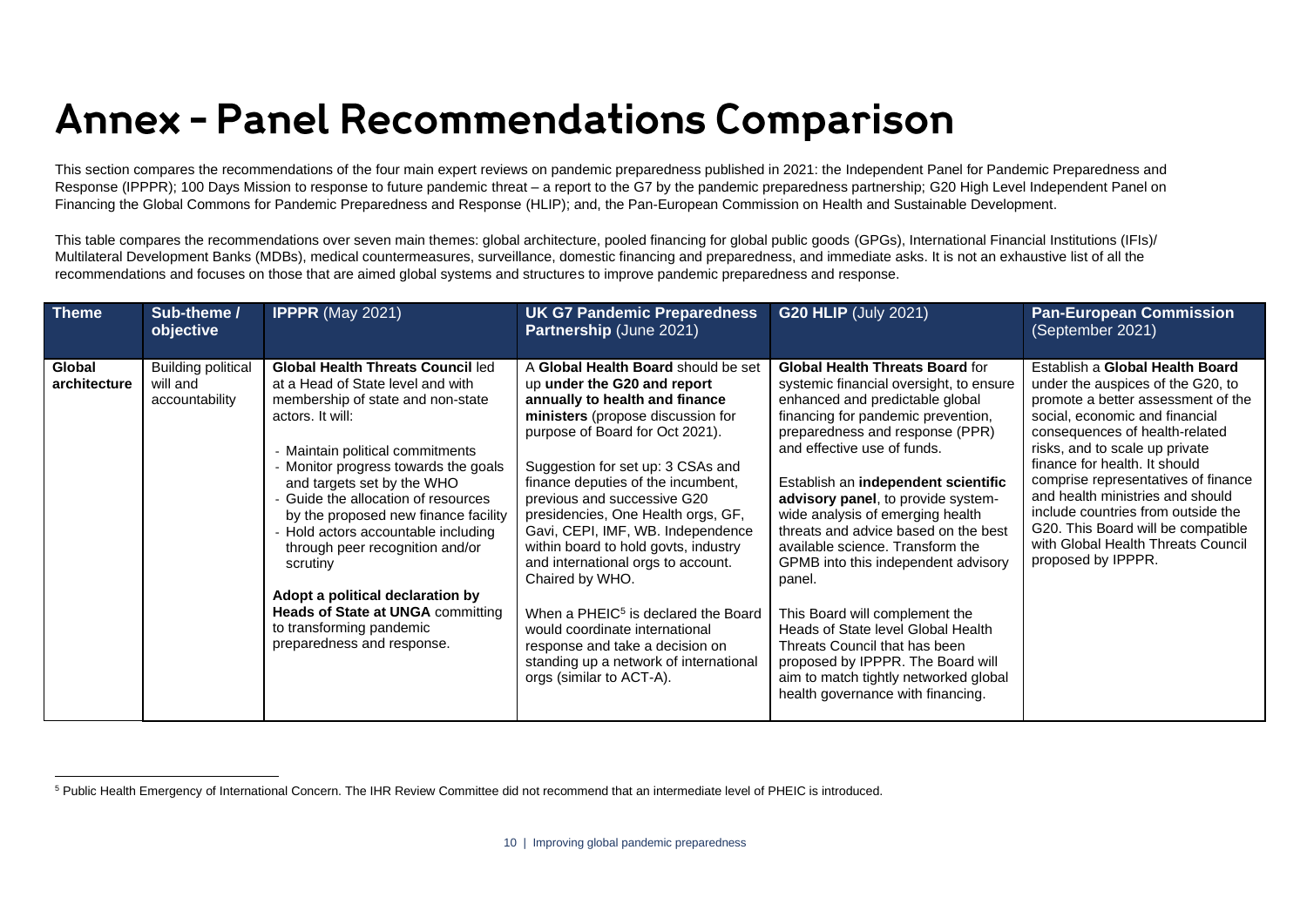| <b>Theme</b>                                         | Sub-theme /<br>objective                           | <b>IPPPR</b> (May 2021)                                                                                                                                                                                                                                                                                                                                                                                                                                                                     | <b>UK G7 Pandemic Preparedness</b><br>Partnership (June 2021)                                                                                                                   | <b>G20 HLIP (July 2021)</b>                                                                                                                                                                                                                        | <b>Pan-European Commission</b><br>(September 2021)                                                                                                                                                                                             |
|------------------------------------------------------|----------------------------------------------------|---------------------------------------------------------------------------------------------------------------------------------------------------------------------------------------------------------------------------------------------------------------------------------------------------------------------------------------------------------------------------------------------------------------------------------------------------------------------------------------------|---------------------------------------------------------------------------------------------------------------------------------------------------------------------------------|----------------------------------------------------------------------------------------------------------------------------------------------------------------------------------------------------------------------------------------------------|------------------------------------------------------------------------------------------------------------------------------------------------------------------------------------------------------------------------------------------------|
|                                                      | Role of WHO<br>and other<br>agencies               | Focus and strengthen the<br>independence, authority and<br>financing of the WHO.<br>More earmarked resources from<br>member states, fees should<br>account for 2/3 of WHO budget<br>Resource regional offices<br>sufficiently for country support on<br><b>PPR</b><br>Strengthen the governance and<br>independence of the Director-<br>General, including having a single<br>term of office of seven years with<br>no option for re-election, and the<br>same rule for Regional Directors. |                                                                                                                                                                                 | Strengthen financing for the WHO<br>and One Health and put it on a more<br>predictable footing.<br>Agrees with IPPPR that assessed<br>contributions should be increased to<br>2/3 of budget                                                        | A reformed and strengthened WHO<br>much remain the key pillar of global<br>health governance. WHO must<br>retain the ability to declare a public<br>health emergency of international<br>concern.                                              |
|                                                      | Legal and<br>regulatory<br>issues and<br>processes | Future declarations of a PHEIC<br>should be based on the<br>precautionary principle.<br>WHO to be given the explicit<br>authority to publish information<br>about outbreaks with pandemic<br>potential, without the approval of<br>national governments.<br>Develop a Pandemic Framework<br>convention to address gaps in the<br>international response, clarify<br>responsibilities and establish legal<br>obligations and norms.                                                          |                                                                                                                                                                                 |                                                                                                                                                                                                                                                    | A pandemic treaty is agreed that is<br>truly global, enables compliance,<br>has sufficient flexibility and entails<br>inventive mechanisms that<br>encourage governments to pool<br>some sovereign decision making for<br>policy making areas. |
| Pooled<br>financing<br>for global<br>public<br>goods |                                                    | Create an international pandemic<br>financing facility to raise additional<br>reliable funding for pandemic<br>preparedness and for rapid surge<br>financing. Should mobilize long term<br>(10-15yr) contributions of approx.<br>US\$5-10bn annually, with                                                                                                                                                                                                                                  | WHO, governments and INGOs<br>should work to set the 'rules of the<br>road' for pandemics including a DTV<br>financing facility with pre-negotiated<br>and advance commitments. | Establish a Global Health Threats<br>Fund. Dedicated fund amounting to<br>US\$10bn per year, based on pre-<br>agreed contributions, to support and<br>catalyse investments in GPGs for<br>pandemic prevention and<br>preparedness. Structured as a | Increase the share of<br>development finance spent on<br>GPGs and managing long standing<br>cross border externalities.                                                                                                                        |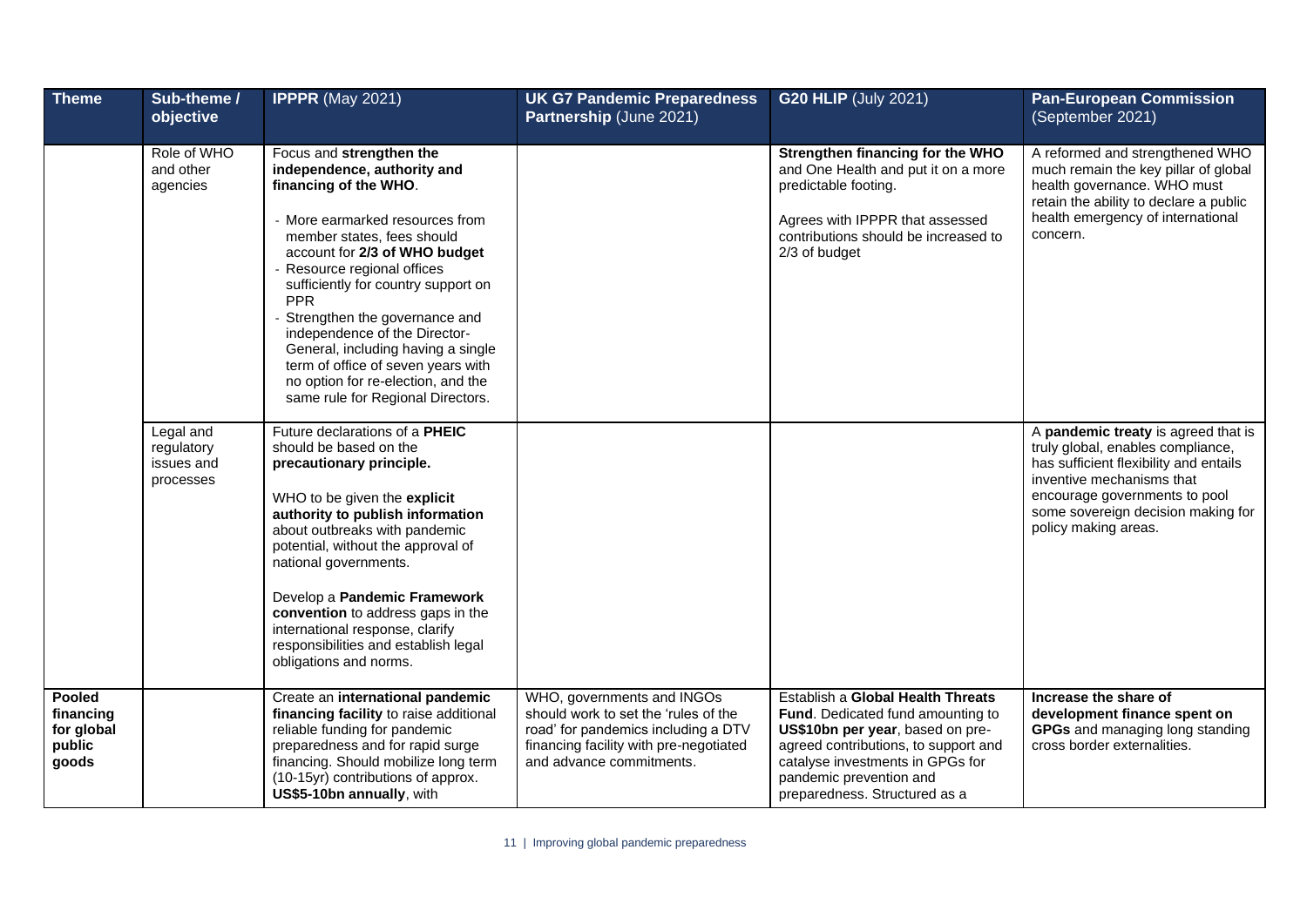| Theme           | Sub-theme /<br>objective  | <b>IPPPR</b> (May 2021)                                                                                                                                                                                                                                                                                          | <b>UK G7 Pandemic Preparedness</b><br>Partnership (June 2021)                                                                                                                                                                                                                                                                                                                                               | <b>G20 HLIP (July 2021)</b>                                                                                                                                                                                                                                                                                                                                                                                                                                                                                                                                                                                                                                                                                         | <b>Pan-European Commission</b><br>(September 2021)                                                                                                                                                                                                                                                                                                                                                                                                         |
|-----------------|---------------------------|------------------------------------------------------------------------------------------------------------------------------------------------------------------------------------------------------------------------------------------------------------------------------------------------------------------|-------------------------------------------------------------------------------------------------------------------------------------------------------------------------------------------------------------------------------------------------------------------------------------------------------------------------------------------------------------------------------------------------------------|---------------------------------------------------------------------------------------------------------------------------------------------------------------------------------------------------------------------------------------------------------------------------------------------------------------------------------------------------------------------------------------------------------------------------------------------------------------------------------------------------------------------------------------------------------------------------------------------------------------------------------------------------------------------------------------------------------------------|------------------------------------------------------------------------------------------------------------------------------------------------------------------------------------------------------------------------------------------------------------------------------------------------------------------------------------------------------------------------------------------------------------------------------------------------------------|
|                 |                           | contributions based on ability to<br>pay formula.<br>The Global Health Threats Council<br>will allocate and monitor funding from<br>this facility. Funding will go to existing<br>regional and global institutions, which<br>can support the development of<br>pandemic preparedness and<br>response capacities. |                                                                                                                                                                                                                                                                                                                                                                                                             | Financial Intermediary Fund at the<br>WB, which would provide treasury<br>functions. Governance of the Fund<br>will be independent of the WB, under<br>an Investment Board, which could be<br>also be constituted as a committee of<br>the Global Health Threats Board.<br>Serve to support a few major global<br>actions:<br><b>Building a transformed global</b><br>1.<br>network for surveillance<br>2. Providing stronger grant<br>financing to country and regional<br>investments in GPGs<br>3. Ensuring enhanced and reliable<br>funding to enable public private<br>partnership for development,<br>manufacturing and delivery of<br>countermeasures<br>4. Support research and<br>breakthrough innovations |                                                                                                                                                                                                                                                                                                                                                                                                                                                            |
| <b>IFIs/MDB</b> | Preparedness<br>financing | IMF to include pandemic<br>preparedness in Article IV<br>assessments.                                                                                                                                                                                                                                            | IMF to explore expanding Article IV<br>consultation with member countries to<br>include a pandemic preparedness<br>assessment. The assessment should<br>draw on the analysis and expertise of<br>others, including the Global Health<br>Security Agenda and WHO.<br>MDBs should continue to support<br>investment to strengthen and prepare<br>health systems as part of their core<br>day-to-day business. | Make financing of GPGs part of the<br><b>core mandates of WB and other</b><br>MDBs.<br>1. Revise mandates<br>2. WB to set IBRD lending and<br>performance targets for pandemic<br>prevention and preparedness<br>3. WB to establish dedicated<br>pandemic prevention and<br>preparedness window in<br>expanded IDA<br>4. IDA support should seek in<br>incentivise domestic investments<br>through grant matching to LIC<br>governments                                                                                                                                                                                                                                                                             | Enhance the surveillance role of<br>multilateral financial institutions to<br>support investing in health. Includes<br>adopting actions modelled on the<br>IMF's Article IV consultations.<br>Incorporate health related<br>considerations into business<br>strategies and risk management<br>frameworks.**<br>Strengthen surveillance powers of<br>WHO, including assessment of<br>preparedness. These assessments<br>should feed into monitoring by IMF, |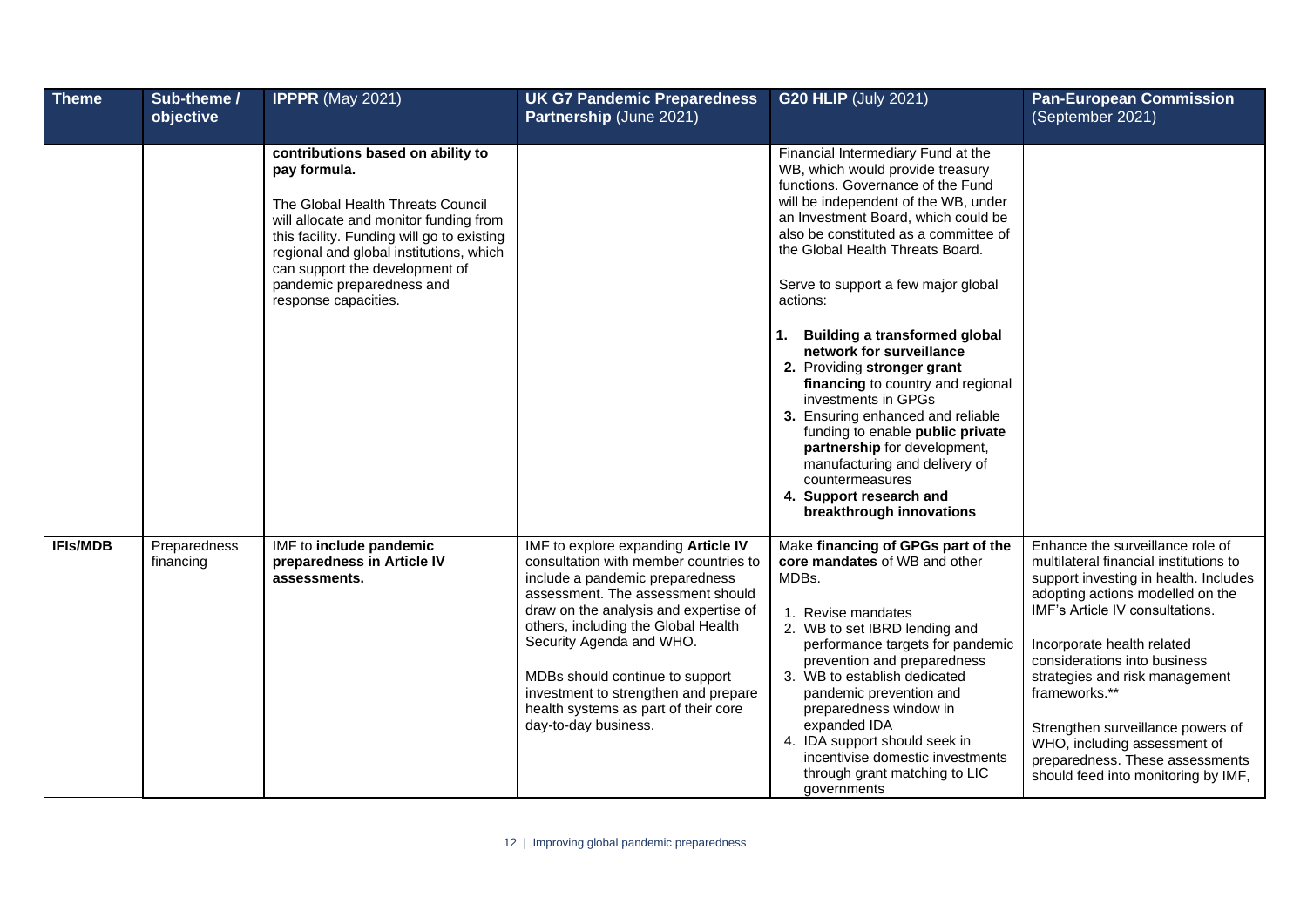| Theme                                                          | Sub-theme /<br>objective | <b>IPPPR</b> (May 2021)                                                                                          | <b>UK G7 Pandemic Preparedness</b><br>Partnership (June 2021) | <b>G20 HLIP (July 2021)</b>                                                                                                                                                                                                                                                                                                                                                                                                               | <b>Pan-European Commission</b><br>(September 2021)                                                                                                                                                                                                                        |
|----------------------------------------------------------------|--------------------------|------------------------------------------------------------------------------------------------------------------|---------------------------------------------------------------|-------------------------------------------------------------------------------------------------------------------------------------------------------------------------------------------------------------------------------------------------------------------------------------------------------------------------------------------------------------------------------------------------------------------------------------------|---------------------------------------------------------------------------------------------------------------------------------------------------------------------------------------------------------------------------------------------------------------------------|
|                                                                |                          |                                                                                                                  |                                                               | 5. MDBs to explore greater<br>leveraging of their shareholder<br>capital, G20 to commission an<br>independent review<br>Preparedness should be reflected in<br>IMF Article IV reports.                                                                                                                                                                                                                                                    | development banks, and other<br>technical and financial institutions.<br>Governments which are major<br>shareholders in multilateral bodies<br>to ensure both that the volume of<br>lending from MDBs is expanded and<br>that health issues are given high<br>priority**. |
|                                                                | Surge financing          |                                                                                                                  |                                                               | Enable fast-tracked surge<br>financing from the IFIs in response<br>to a pandemic.<br>1. WB to continue to support<br>countries to participate in pooled<br>global procurement mechanisms<br>2. WB to scale up its capacity to<br>help countries establish a safety<br>net surge response<br>3. Access to MDB crisis response<br>windows to be simplified and<br>made more automatic<br>4. IMF to establish a pandemic<br>response window |                                                                                                                                                                                                                                                                           |
| <b>Domestic</b><br><b>Financing</b><br>and<br>preparedne<br>SS |                          | WHO to set new and measurable<br>targets and benchmarks for pandemic<br>preparedness and response<br>capacities. |                                                               | Develop resilient domestic finances<br>for prevention and preparedness.<br>1. Implement costed national action<br>plans for health security<br>2. Ensure external financing<br>complements domestic financing<br>3. Define and track expenditure on<br>outbreak prevention and<br>preparedness                                                                                                                                            | Change methods of capturing health<br>expenditure data, to enable clearer<br>distinctions between consumed<br>health expenditure and investments,<br>so that countries are incentivized to<br>invest more in preventive services<br>and emergency preparedness.           |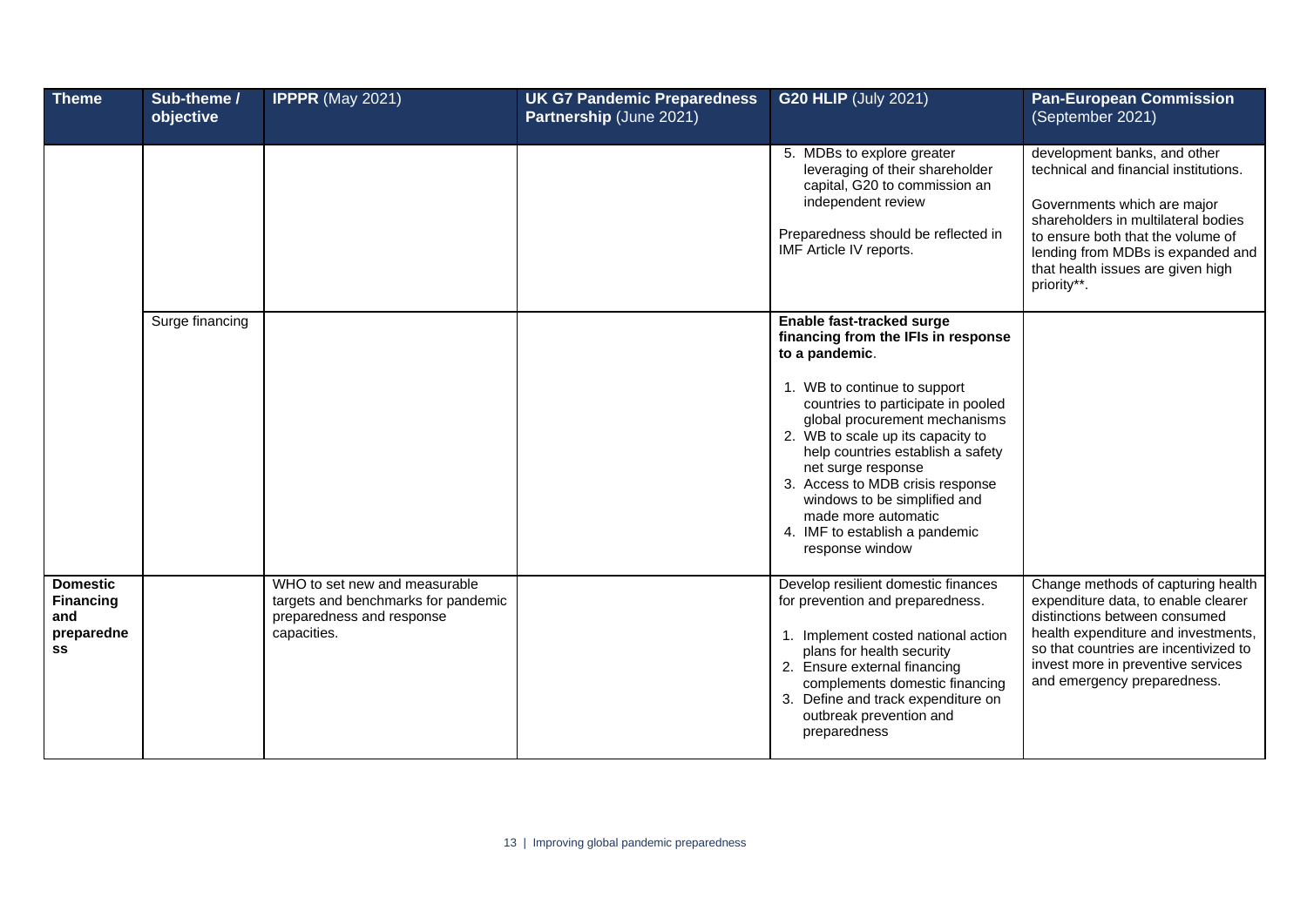| <b>Theme</b>                          | Sub-theme /<br>objective                                                                                            | <b>IPPPR</b> (May 2021)                                                                                                                                                                                                                                                                                                                   | <b>UK G7 Pandemic Preparedness</b><br>Partnership (June 2021)                                                                                                                                                                                                                                                                                 | <b>G20 HLIP (July 2021)</b>                                                                                                                                                                                                                     | <b>Pan-European Commission</b><br>(September 2021)                                                                                                                                                                                  |
|---------------------------------------|---------------------------------------------------------------------------------------------------------------------|-------------------------------------------------------------------------------------------------------------------------------------------------------------------------------------------------------------------------------------------------------------------------------------------------------------------------------------------|-----------------------------------------------------------------------------------------------------------------------------------------------------------------------------------------------------------------------------------------------------------------------------------------------------------------------------------------------|-------------------------------------------------------------------------------------------------------------------------------------------------------------------------------------------------------------------------------------------------|-------------------------------------------------------------------------------------------------------------------------------------------------------------------------------------------------------------------------------------|
|                                       |                                                                                                                     |                                                                                                                                                                                                                                                                                                                                           |                                                                                                                                                                                                                                                                                                                                               | Low- and middle-income countries to<br>add 1% of GDP to public spending on<br>health over the next five years.<br>Establishing a new Health Security<br>equivalent of the Financial Sector<br>Assessment programme.                             |                                                                                                                                                                                                                                     |
| <b>Medical</b><br>Countermea<br>sures | What global<br>mechanism<br>should be used<br>for<br>countermeasure<br>development,<br>procurement<br>and delivery? | Establish a pre-negotiated platform<br>for tools and supplies:<br>Transform the current ACT-A into a<br>truly end to end platform for<br>diagnostics, therapeutics and<br>vaccines (DTVs) and essential<br>supplies.<br>Establish strong financial and regional<br>capacities for manufacturing,<br>regulation, and procurement of tools. | A PHEIC should trigger the activation<br>of an automatic mechanism to<br>procure and distribute DTVs. Further<br>work is needed.<br>Not making ACT-A permanent: such<br>a large institution would bring added<br>complexity and inefficiency in<br>business as usual. Should keep<br>oversight small with a potential for<br>rapid upscaling. | Scaling up end to end global<br>supply chain for medical<br>countermeasures and other critical<br>supplies will require a new structure<br>that builds on the lessons learned<br>from the ACT-A coalition.                                      |                                                                                                                                                                                                                                     |
|                                       | <b>Timelines</b>                                                                                                    |                                                                                                                                                                                                                                                                                                                                           | Aim to have DTVs within 100 days of<br>a pandemic threat being detected.                                                                                                                                                                                                                                                                      | Agrees with the PPP for a 100 day<br>target for development, production<br>and deployment of DTVs.                                                                                                                                              | Enhanced efforts to build up<br>production capacity and R&D<br>funding in the pan-European<br>region, with the aim of speeding up<br>the end to end vaccine development<br>timelines to 3-5 months under<br>pandemic circumstances. |
|                                       | R&D                                                                                                                 |                                                                                                                                                                                                                                                                                                                                           | Industry and academic should<br>prioritise R&D into DTVs against<br>WHO list of priority pathogens.<br><b>Expanding CEPI's remit to cover</b><br>therapeutics and diagnostics.                                                                                                                                                                | Global Health Threats Fund to<br>support research and innovations<br>to prevent and contain future<br>pandemics, complementing existing<br>R&D funding mechanisms like the<br><b>Coalition for Epidemic Preparedness</b><br>Innovations (CEPI). | Conduct a strategic review of areas<br>of unmet need for the innovations<br>required to improve One Health in<br>Europe.**                                                                                                          |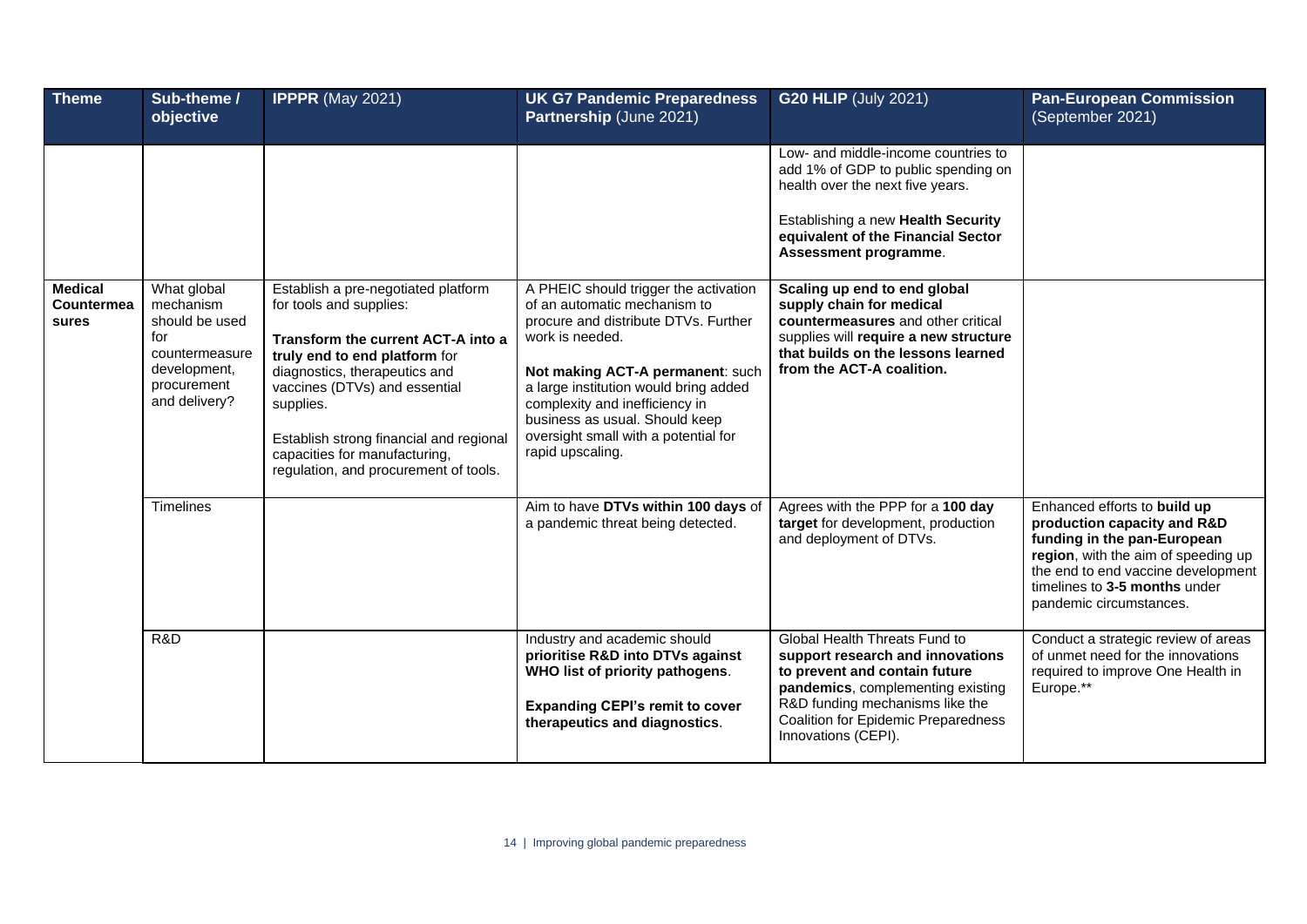| <b>Theme</b> | Sub-theme /<br>objective                 | <b>IPPPR</b> (May 2021)                                                                                                                                                                                                                       | <b>UK G7 Pandemic Preparedness</b><br>Partnership (June 2021)                                                                                                                                                           | <b>G20 HLIP (July 2021)</b>                                                                                                                                                                                                                                                                                                                          | <b>Pan-European Commission</b><br>(September 2021)                                                                                                                                 |
|--------------|------------------------------------------|-----------------------------------------------------------------------------------------------------------------------------------------------------------------------------------------------------------------------------------------------|-------------------------------------------------------------------------------------------------------------------------------------------------------------------------------------------------------------------------|------------------------------------------------------------------------------------------------------------------------------------------------------------------------------------------------------------------------------------------------------------------------------------------------------------------------------------------------------|------------------------------------------------------------------------------------------------------------------------------------------------------------------------------------|
|              | <b>Clinical trials</b><br>and regulation | Establish strong financial and regional<br>capacities for manufacturing,<br>regulation, and procurement of tools.                                                                                                                             | WHO and govts to scope an 'always<br>active' international clinical trial<br>network<br>Stringent regulatory authorities and<br>WHO should streamline, harmonise<br>and simplify regulatory processes.                  | The public sector should grow<br>partnerships with philanthropic<br>foundations to substantially expand<br>research on infectious disease threats<br>and breakthrough countermeasures.<br>This could include efforts to de-risk<br>early-stage R&D and other high-risk<br>investments, in order to attract private<br>institutional investors        |                                                                                                                                                                                    |
|              | Manufacturing                            | Establish strong financial and regional<br>capacities for manufacturing (as part<br>of a global network), regulation, and<br>procurement of tools. With tech<br>transfer commitments and supported<br>by public-private-philanthropic funding | Industry, govts, INGOS explore how<br>to rapidly activate an ever-warm,<br>modular vaccine manufacturing<br>network (used to expand mass adult<br>vaccinations campaigns for common<br>diseases in non-pandemic times). | Substantially larger, geographically-<br>diverse network of sustainably<br>financed, ever-warm, modular<br>manufacturing capacity - requires<br>public, philanthropic and private<br>participation and risk sharing, with<br>push and pull incentives.                                                                                               |                                                                                                                                                                                    |
|              | How to ensure<br>equitable access        | Ensure technology transfer and<br>commitment to voluntary licensing<br>are included in all agreements.                                                                                                                                        | Governments should build in<br>conditions into DTV funding contracts<br>for LMIC access to access DTVs at<br>not for profit and scale, which is<br>enacted if a PHEIC is declared.                                      | Government funding for research<br>should attach clearer conditions if<br>successful discoveries are made, e.g<br>commitments to provide affordable<br>medical countermeasures with cost-<br>plus pricing for LICs and LMICs,<br>treatment of intellectual property<br>and requirements for technology<br>transfers to third party<br>manufacturers. | A global pandemic vaccine policy<br>is developed that sets out the rights<br>and responsibilities of all concerned<br>to ensure that availability and<br>distribution of vaccines. |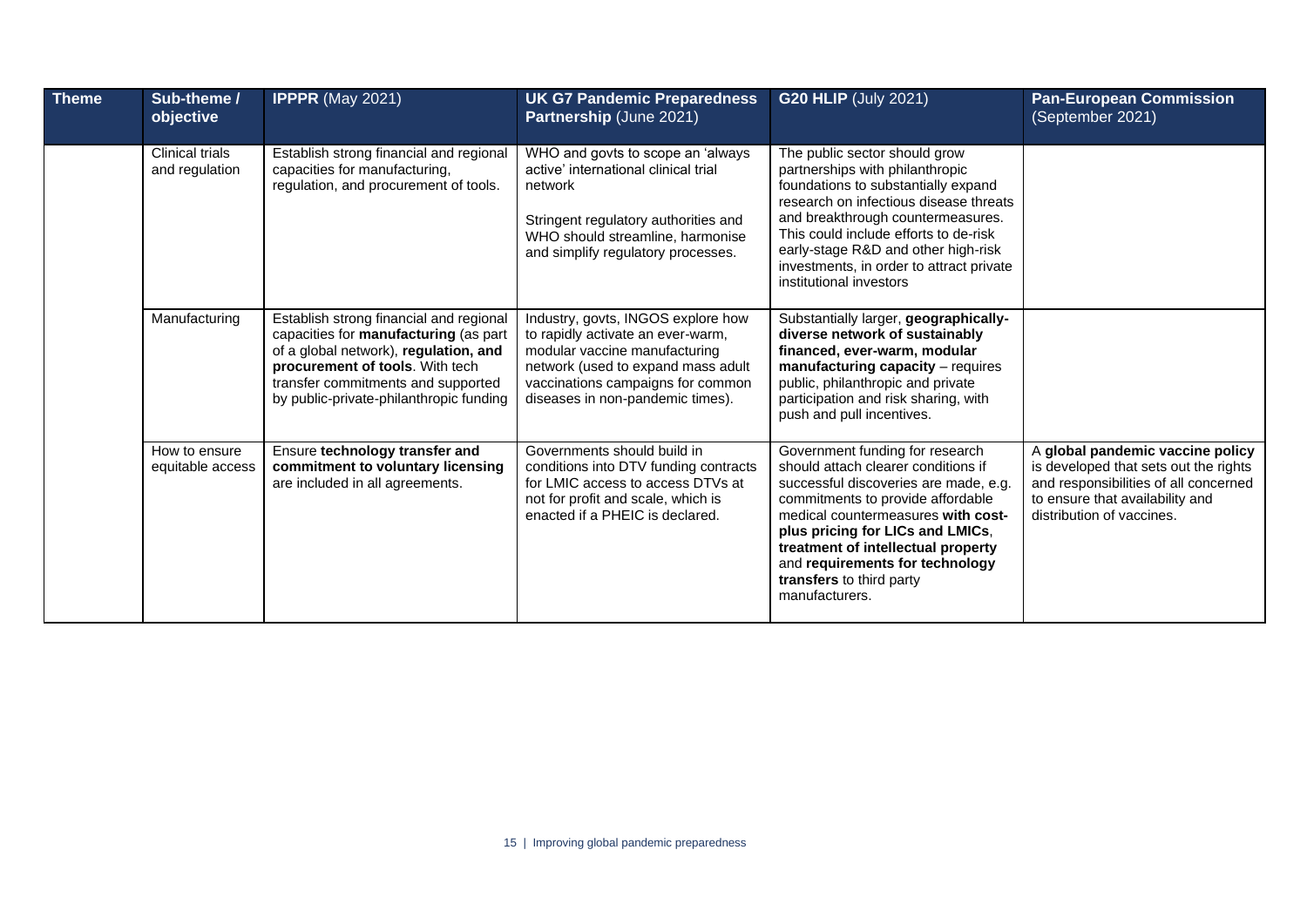| <b>Theme</b>        | Sub-theme /<br>objective | <b>IPPPR</b> (May 2021)                                                                                                                                                                                                                                                                                                                                         | <b>UK G7 Pandemic Preparedness</b><br>Partnership (June 2021)                                                                                                                                                                                                                                                                                                   | <b>G20 HLIP (July 2021)</b>                                                                                                                                                                                                                                                                               | <b>Pan-European Commission</b><br>(September 2021) |
|---------------------|--------------------------|-----------------------------------------------------------------------------------------------------------------------------------------------------------------------------------------------------------------------------------------------------------------------------------------------------------------------------------------------------------------|-----------------------------------------------------------------------------------------------------------------------------------------------------------------------------------------------------------------------------------------------------------------------------------------------------------------------------------------------------------------|-----------------------------------------------------------------------------------------------------------------------------------------------------------------------------------------------------------------------------------------------------------------------------------------------------------|----------------------------------------------------|
| <b>Surveillance</b> |                          | WHO to establish a new global<br>system for surveillance.                                                                                                                                                                                                                                                                                                       | WHO should support an enhanced<br>role for diagnostics in the surveillance<br>of pandemic threats.<br>Global Pandemic Radar launched at<br>G7, to identify, track and share data<br>on new coronavirus variants and<br>monitor vaccine resistance in<br>populations, is expected to be up and<br>running with a network of surveillance<br>hub before end 2021. | Funded by the Global Health Threats<br>Fund: building a transformed global<br>network for surveillance of infectious<br>disease threats. Requires a major<br>scale up, combining pre-existing and<br>new nodes of expertise at the global,<br>regional and country levels, with the<br>WHO at the centre. |                                                    |
| Immediate<br>asks   |                          | Dose sharing - at least 1bn doses by<br>Sept 2021.<br><b>Fund ACT-A</b> $-$ G7 countries to<br>commit to providing 60% of the<br>US\$19bn needed in 2021.<br>WTO and WHO to convene meeting<br>to get agreement on voluntary<br>licensing and technology transfer<br>for Covid-19 vaccines - if no action<br>within 3 months then WTO TRIPS<br>waiver enforced. |                                                                                                                                                                                                                                                                                                                                                                 | <b>Fully fund ACT-A and Covax</b>                                                                                                                                                                                                                                                                         |                                                    |

\*\* Indicates where the recommendation is broader health and not specific to pandemics but similar levers or mechanisms are being recommended.